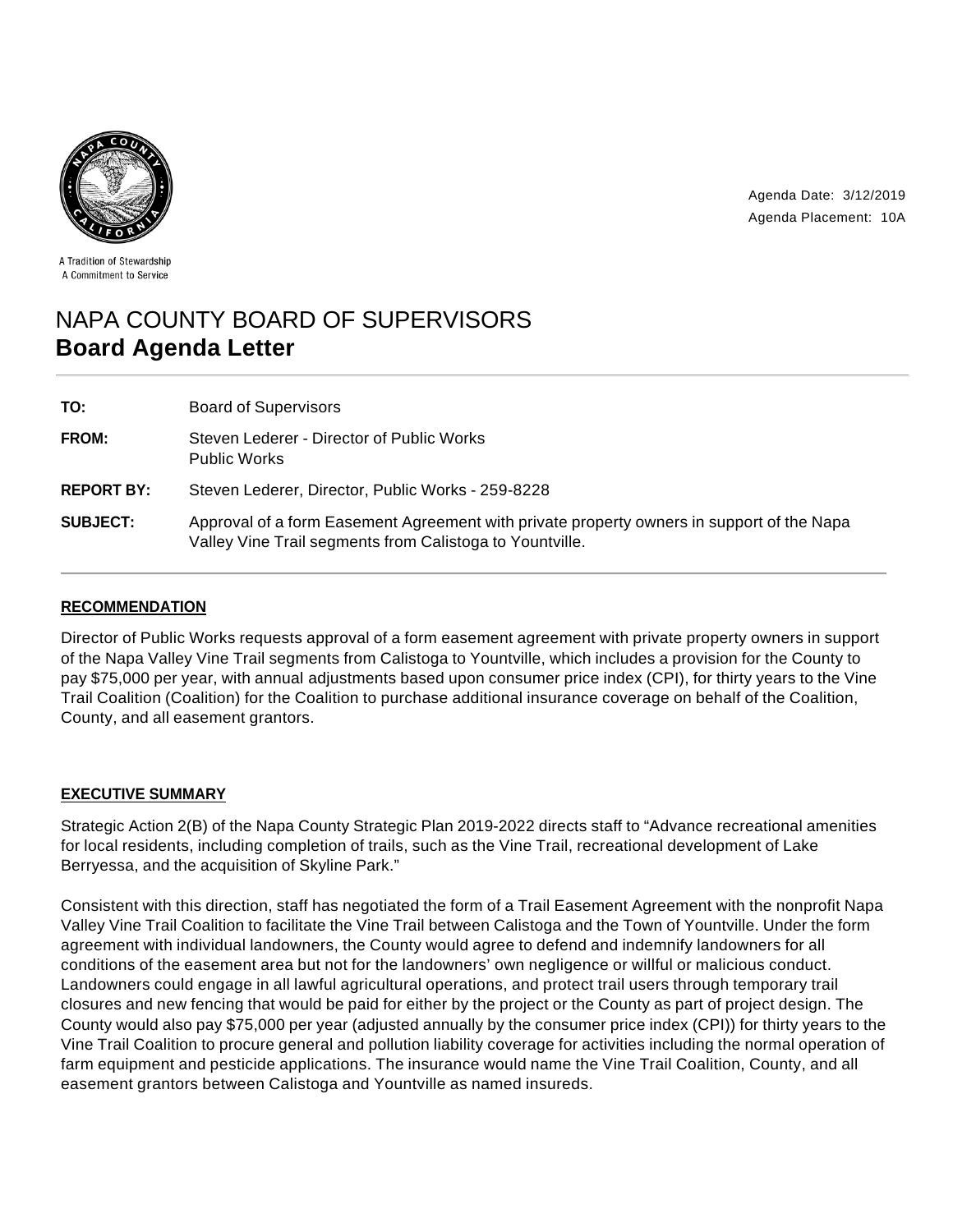## **PROCEDURAL REQUIREMENTS**

- 1. Staff report.
- 2. Public Comments.
- 3. Motion, second, discussion and vote on the item.

| <b>FISCAL IMPACT</b>              |                                                                                                                                                                                                                                                                                                                                                                                                                             |  |  |
|-----------------------------------|-----------------------------------------------------------------------------------------------------------------------------------------------------------------------------------------------------------------------------------------------------------------------------------------------------------------------------------------------------------------------------------------------------------------------------|--|--|
| Is there a Fiscal Impact?         | Yes                                                                                                                                                                                                                                                                                                                                                                                                                         |  |  |
| Is it currently budgeted?         | No                                                                                                                                                                                                                                                                                                                                                                                                                          |  |  |
| What is the revenue source?       | Funding would be appropriated each year from the General Fund. The<br>Board is already required to appropriate 6.67% of "Measure T equivalent"<br>funding in order to obtain Measure T sales tax funding for roads. This<br>expense does not qualify as part of the 6.67% funding, so would be in<br>addition to that amount. All costs associated with obtaining the<br>easements are the responsibility of the Coalition. |  |  |
| Is it Mandatory or Discretionary? | Discretionary                                                                                                                                                                                                                                                                                                                                                                                                               |  |  |
| Discretionary Justification:      | Consistent with Strategic Action 2(B) of the Napa County Strategic Plan,<br>approval of the form agreement will support the Vine Trail and better<br>protect the safety of future trail users.                                                                                                                                                                                                                              |  |  |
| Is the general fund affected?     | Yes                                                                                                                                                                                                                                                                                                                                                                                                                         |  |  |
| Future fiscal impact:             | \$75,000, increasing annually based on the consumer price index (CPI) for<br>30 years. At the end of 30 years, the future Board may continue this<br>arrangement to maintain the use of the easements. The County would<br>also be obligated to operate and maintain a future trail, and post and<br>maintain warning signs, at additional cost.                                                                            |  |  |
| Consequences if not approved:     | Private property owners between Calistoga and Yountville may not grant<br>easements for the Vine Trail. This could result in loss of a current \$6.1M<br>state grant and delay completion of the trail.                                                                                                                                                                                                                     |  |  |
| Additional Information:           |                                                                                                                                                                                                                                                                                                                                                                                                                             |  |  |

#### **ENVIRONMENTAL IMPACT**

ENVIRONMENTAL DETERMINATION: The proposed action is not a project as defined by 14 California Code of Regulations 15378 (State CEQA Guidelines) and therefore CEQA is not applicable. The proposed action merely approves a form agreement over property for a potential future trail, which will only be constructed if funding is available, full CEQA review is conducted, and the trail is approved by all required public agencies. The County has not committed to approving the Vine Trail or any potential Vine Trail alignment, or any other specific project that may result in a potentially significant physical impact on the environment. A detailed CEQA review will be conducted prior to approval of any Vine Trail segment, as has been done for all other Vine Trail segments. See the 121-page CEQA document for the Oak Knoll segment and other environmental review documents at http://www.nvta.ca.gov/vinetrail.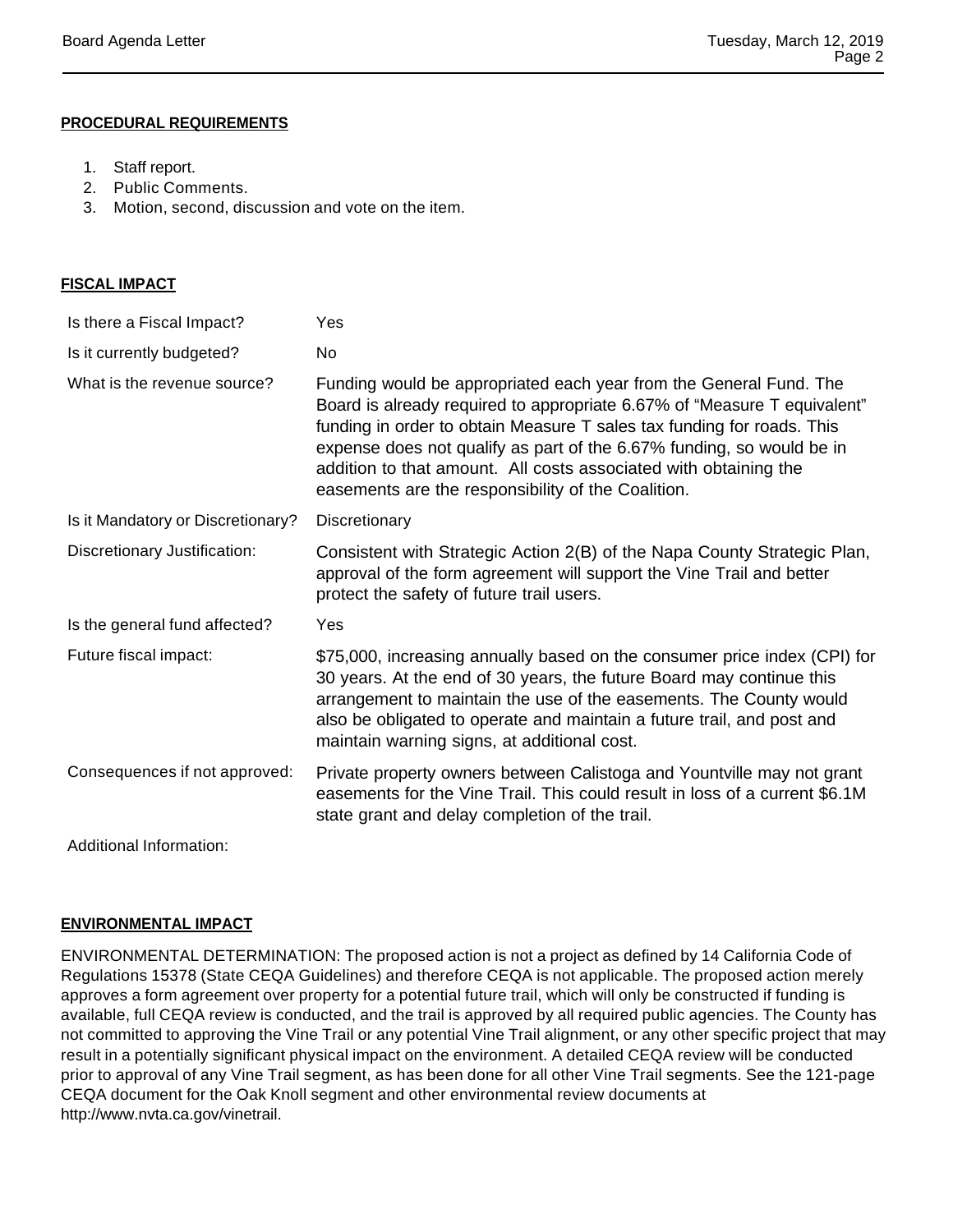# **BACKGROUND AND DISCUSSION**

The Napa Valley Vine Trail (Vine Trail) is a proposed 47-mile multi-use paved trail that is proposed to extend from the City of Calistoga to the Vallejo Ferry Terminal. The concept of a multi-use trail connecting all the communities of Napa Valley was initially evaluated by the then-named Napa County Transportation & Planning Agency (NCTPA) in the 2008 Napa Greenway Feasibility Study. The Study identified multiple benefits of a Countywide Class I trail including:

- Reduced traffic congestion. A complete trail would provide an alternative transportation route in Napa Valley, reducing motor vehicle trips from both residents and tourists on Highway 29, Silverado Trail, and local roadways.
- **Environmental benefits. Replacing motor vehicle trips with bicycle trips would reduce emissions of** greenhouse gases and other air pollutants.
- Public health. Active transportation modes can increase physical activity, improving health and reducing public health care costs.
- Connectivity. A complete Vine Trail would parallel and interconnect with existing bus, ferry and train networks and increase their ridership.

Several segments of the Vine Trail have been completed, including the "Oak Knoll Segment" connecting the Town of Yountville and the City of Napa. The final alignment of that segment was approved after substantial CEQA review, including a 121-page negative declaration that evaluated and mitigated all potential environmental impacts. The Oak Knoll and other existing sections in the unincorporated County were built primarily on land already controlled by a public agency and did not require easements from any private property owners.

The next segment of the Vine Trail, from Calistoga to St. Helena, is currently in design and supported by a \$6.1 million state grant secured by the Napa Valley Transportation Authority (NVTA) and the Napa Valley Vine Trail Coalition, a nonprofit group created in 2008 to design, fund and implement the conclusions of the Greenway Feasibility Study. This segment (as well as the segment that could be constructed at some future time between St. Helena and Yountville), may cross privately-owned vineyard properties, depending on the alignment.

The Vine Trail Coalition has been attempting for several years to obtain easements that may be necessary for the Calistoga and St. Helena segments. The Vine Trail Coalition initially believed that "Land owners are protected from liability in California by Civil Code 846" (Source "Napa Valley Vine Trail Case Statement" prepared by the Napa Valley Vine Trail Coalition (VTC) and presented to the Board of Supervisors on 5/11/2010). In 2010, however, the California Supreme Court held that the immunities provided by Civil Code section 846 do not extend to injuries caused by a landowner's own negligence, nor release landowners or their employees from their basic duty to use due care while engaged in potentially hazardous activities. (Klein v. United States (2010), 50 Cal.4th 68, 72, 81.) The Vine Trail Coalition responded by requesting that the County agree to defend and indemnify landowners when they actively or intentionally injure trail users.

Strategic Action 2(B) of the Napa County Strategic Plan 2019-2022 directs staff to "Advance recreational amenities for local residents, including completion of trails, such as the Vine Trail, recreational development of Lake Berryessa, and the acquisition of Skyline Park." As a result, staff from Public Works, Risk Management, and County Counsel have spent considerable time and energy working with Board member liaisons and the Vine Trail Coalition to resolve this issue. Staff and Board member liaisons engaged in multiple negotiation sessions with the Vine Trail Coalition, conducted a site visit to potential Vine Trail alignments, and exhaustively investigated indemnification and insurance options that might induce the Vine Trail Coalition and property owners to support the granting of trail easements.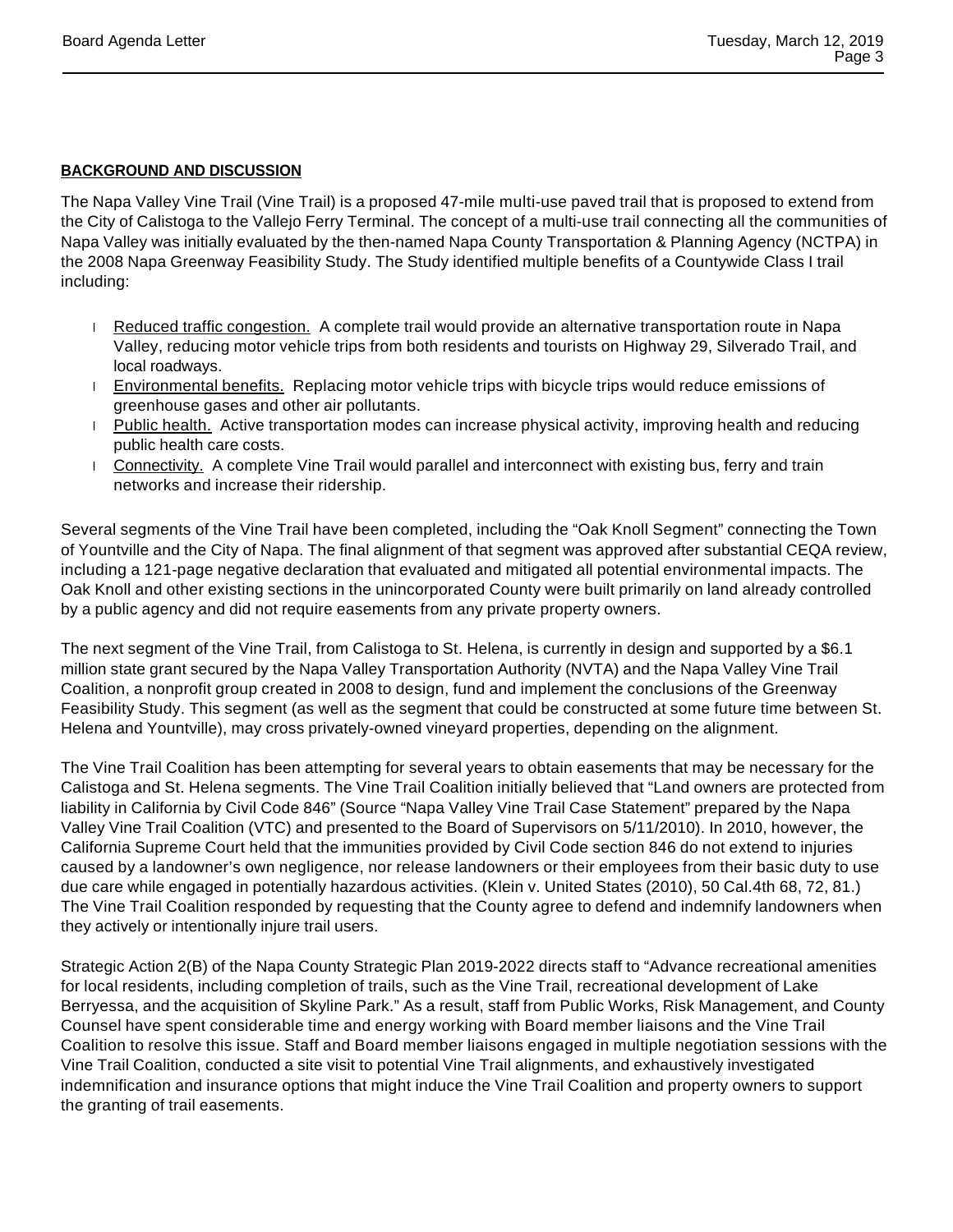Staff's only limitation in these discussions is that the County cannot and will not pay damages or unlimited legal costs when property owners intentionally or negligently injure trail users. Doing so would remove a powerful incentive for people to act safely and take responsibility for their own actions, likely resulting in more accidents and injuries to trail users. No other public entity has agreed to anything similar for a trail with this level of public use and adjacent agricultural activity, and such an agreement could violate Civil Code section 1668, which provides that contracts are invalid to the extent they purport to exempt anyone from their own willful or negligent violations of the law.

After considerable discussion, staff and the Vine Trail Coalition have reached agreement on the form of a Trail Easement Agreement with the following key provisions:

- Indemnification. The County would agree to defend and indemnify property owners from all costs, damages, or attorneys' fees arising out of the design, maintenance, or condition of the easement area. The landowners would have no responsibility for the operation, maintenance, or repair of the easement area, warning of hazardous conditions, or protecting the public from risks relating to a condition of the easement area. The State of California has adopted statutory immunities that are intended to protect the County from claims arising from these activities. The County's indemnification would not extend to losses resulting from active negligence or willful or malicious conduct, or where the injured parties where invited or given special permission to enter the easement area.
- **Temporary trail closures.** Landowners may temporarily block public access to the easement area in accordance with prudent agricultural practices or if they are engaged in abnormally dangerous conditions.
- Agricultural operations and fencing. Landowners may engage in all lawful agricultural operations and may request fencing during the Vine Trail's design phase to separate agricultural operations from trail users.
- Insurance for agricultural activities. The County would pay \$75,000 per year (adjusted annually by the consumer price index (CPI)) to the Vine Trail Coalition to procure general and pollution liability coverage for activities including the normal operation of farm equipment and pesticide applications. The insurance would name the Vine Trail Coalition, County, and all easement grantors between Calistoga and Yountville as named insureds. The County would make the first payment upon acceptance of all easements necessary for the construction of a contiguous trail from Calistoga to St. Helena, and would make annual payments every year thereafter for 30 years. Following the 30th anniversary of the Vine Trail's opening between Calistoga and Yountville, the County could continue making the payments, cease the payments, or negotiate a different agreement with the future landowners.
- **Temporary construction easements.** The form agreement includes a provision and exhibit requested by the NVTA regarding the granting of temporary construction easements from property owners to the NVTA.

Staff and the Vine Trail Coalition believe these provisions represent a proper compromise to protect future trail users and incentivize all parties to act safely and responsibly. The provisions regarding indemnification and temporary trail closures mirror language in an easement accepted by the City of St. Helena for a portion of the Vine Trail on land currently operated by Beringer Vineyards. That easement has safely operated for 26 years without significant injury or incident. The fencing and insurance provisions offer additional protection to landowners concerned about potential future injuries resulting from honest mistakes and normal agricultural activities, and the additional insurance funded by the County, under a future separate agreement with the Vine Trail Coalition, would supplement existing insurance carried by property owners, vineyard contractors, and spraying companies.

The form agreement has been approved by both the Vine Trail Coalition Board of Directors and the Napa County Farm Bureau.

## Next Steps